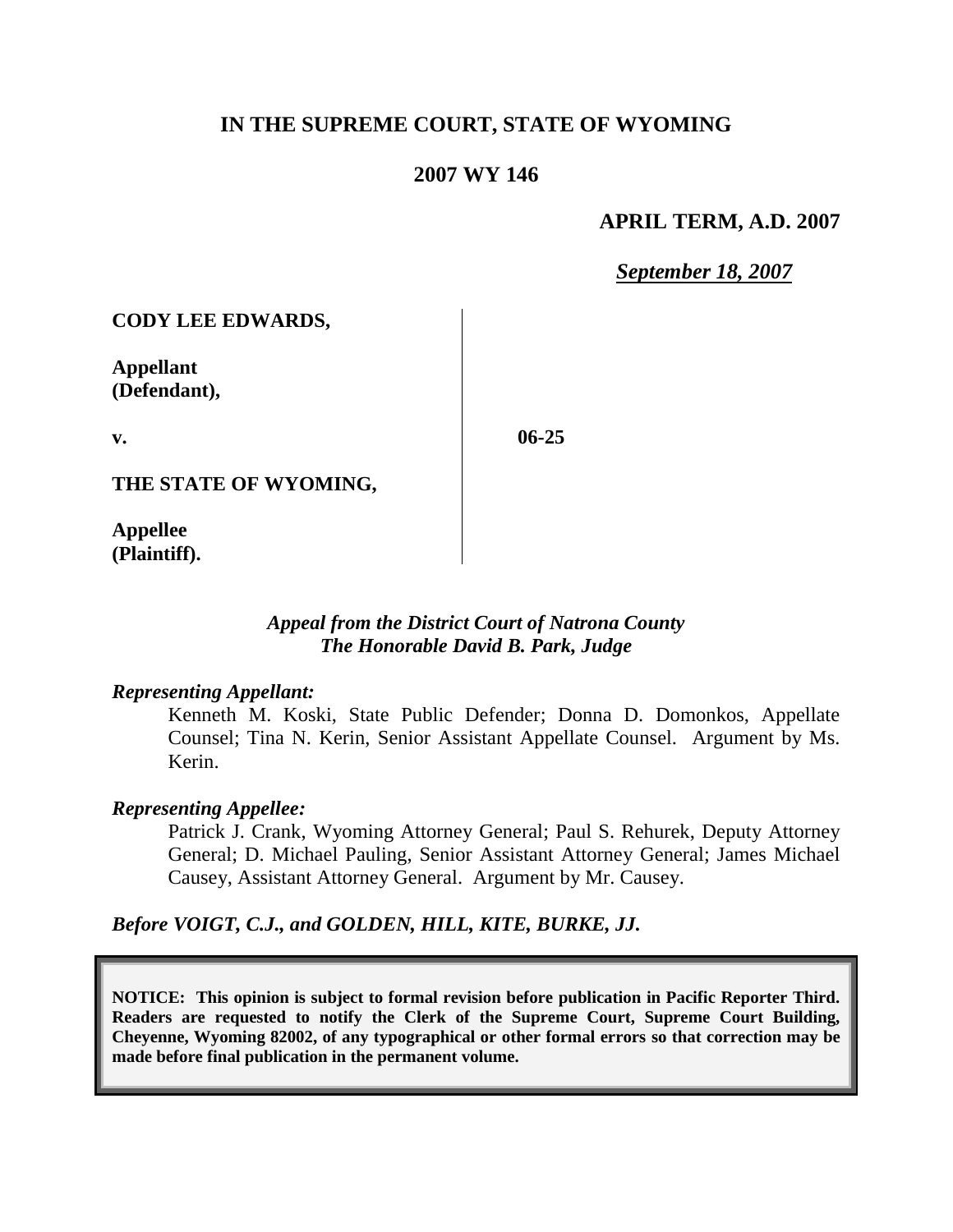**GOLDEN**, Justice.

[¶1] Appellant Cody Edwards appeals the judgment and sentence of the district court convicting him of aggravated vehicular homicide. Edwards contends the district court improperly excluded evidence relevant to his defense, citing particularly W.R.E. 404. We agree and reverse.

#### **ISSUE**

[¶2] Edwards presents a single issue for our review:

Did the trial court err in precluding relevant evidence of the deceased's prior conduct, prohibiting Appellant from fully presenting his defense?

## **FACTS**

[¶3] On February 5, 2005, at approximately 10:30 p.m., Edwards and his passenger, David Southworth, were injured in a single-vehicle rollover on I-25 in Casper, Wyoming. Southworth suffered a crushed skull and died from his injuries en route to the hospital. Both men were intoxicated at the time of the crash, each having a blood alcohol level in excess of .20 percent.

[¶4] The State charged Edwards with one count of aggravated vehicular homicide under Wyo. Stat. Ann. § 6-2-106(b)(i) and (ii) (LexisNexis 2007).<sup>1</sup> At trial, Edwards did not dispute his blood alcohol level or deny being the driver of the vehicle at the time of the accident. Rather, Edwards' trial defense focused on the issue of causation. Edwards' defense was that Southworth, being drunk and depressed, caused the accident by grabbing the steering wheel, resulting in the vehicle leaving the roadway.

[¶5] Edwards sought to prove that defense with, among other evidence, the afteraccident discovery of antidepressant medication in Southworth's belongings left at

 $\overline{a}$ 

 $\frac{1}{9}$  § 6-2-106(b)(i) and (ii) states:

<sup>(</sup>b) A person is guilty of aggravated homicide by vehicle and shall be punished by imprisonment in the penitentiary for not more than twenty (20) years, if:

<sup>(</sup>i) While operating or driving a vehicle in violation of W.S. 10- 6-103, 31-5-233 or 41-13-206, he causes the death of another person and the violation is the proximate cause of the death; or

<sup>(</sup>ii) He operates or drives a vehicle in a reckless manner, and his conduct is the proximate cause of the death of another person.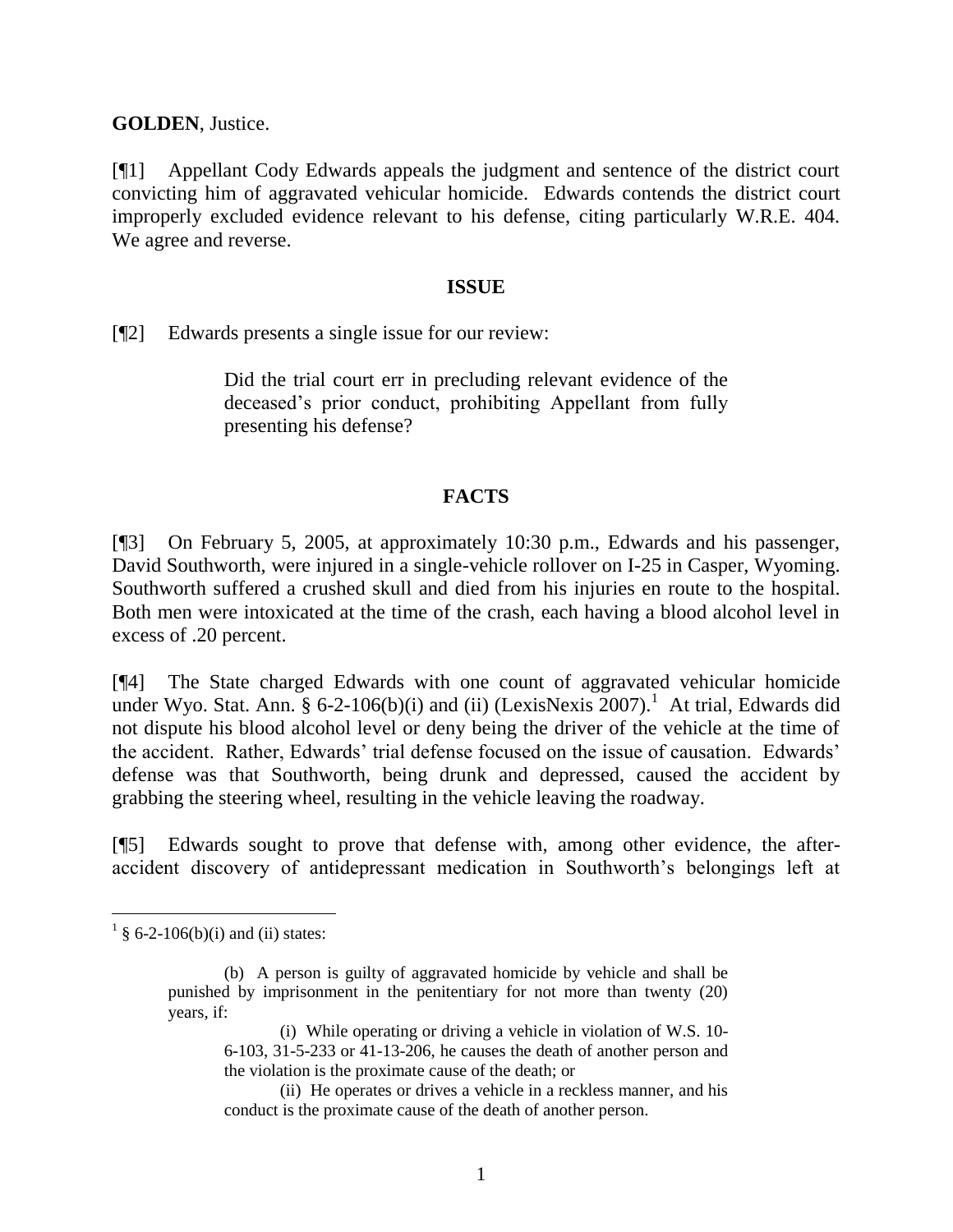Edwards' residence. The district court disallowed the evidence until such time as Edwards could lay a proper foundation for its relevance. Edwards also sought to introduce testimony from Schon Demel, a common friend, that two weeks before the fatal accident a drunk and depressed Southworth had grabbed the steering wheel of Demel's vehicle, causing the vehicle to briefly leave the roadway. The State objected, claiming it was inadmissible under W.R.E. 404 and otherwise irrelevant. The district court excluded this evidence, finding that the evidence was distracting and of little probative value.

[¶6] After a four-day trial, the jury found Edwards guilty on the charged offense. The district court sentenced Edwards to a term of imprisonment of eight to fourteen years. This appeal followed.

## **STANDARD OF REVIEW**

[¶7] We review a trial court's evidentiary rulings under the following standard:

Evidentiary rulings are within the sound discretion of the trial court and include determinations of the adequacy of foundation and relevancy, competency, materiality, and remoteness of the evidence. This Court will generally accede to the trial court's determination of the admissibility of evidence unless that court clearly abused its discretion. We have described the standard of an abuse of discretion as reaching the question of the reasonableness of the trial court's choice. Judicial discretion is a composite of many things, among which are conclusions drawn from objective criteria; it means exercising sound judgment with regard to what is right under the circumstances and without doing so arbitrarily or capriciously. In the absence of an abuse of discretion, we will not disturb the trial court's determination. The burden is on the defendant to establish such an abuse.

*Gabbert v. State*, 2006 WY 108, ¶ 24, 141 P.3d 690, 697 (Wyo. 2006) (quoting *Brown v. State*, 2005 WY 37, ¶ 12, 109 P.3d 52, 56 (Wyo. 2005)); *see also Farmer v. State*, 2005 WY 162, ¶ 8, 124 P.3d 699, 703 (Wyo. 2005); *Holloman v. State*, 2005 WY 25, ¶ 10, 106 P.3d 879, 883 (Wyo. 2005).

### **DISCUSSION**

[¶8] The dispositive issue in this appeal is whether the district court erred in refusing to admit evidence concerning an incident in which Southworth allegedly interfered with Demel's ability to operate his vehicle. As noted, Edwards defended on the theory that Southworth's action in grabbing the steering wheel was the proximate cause of the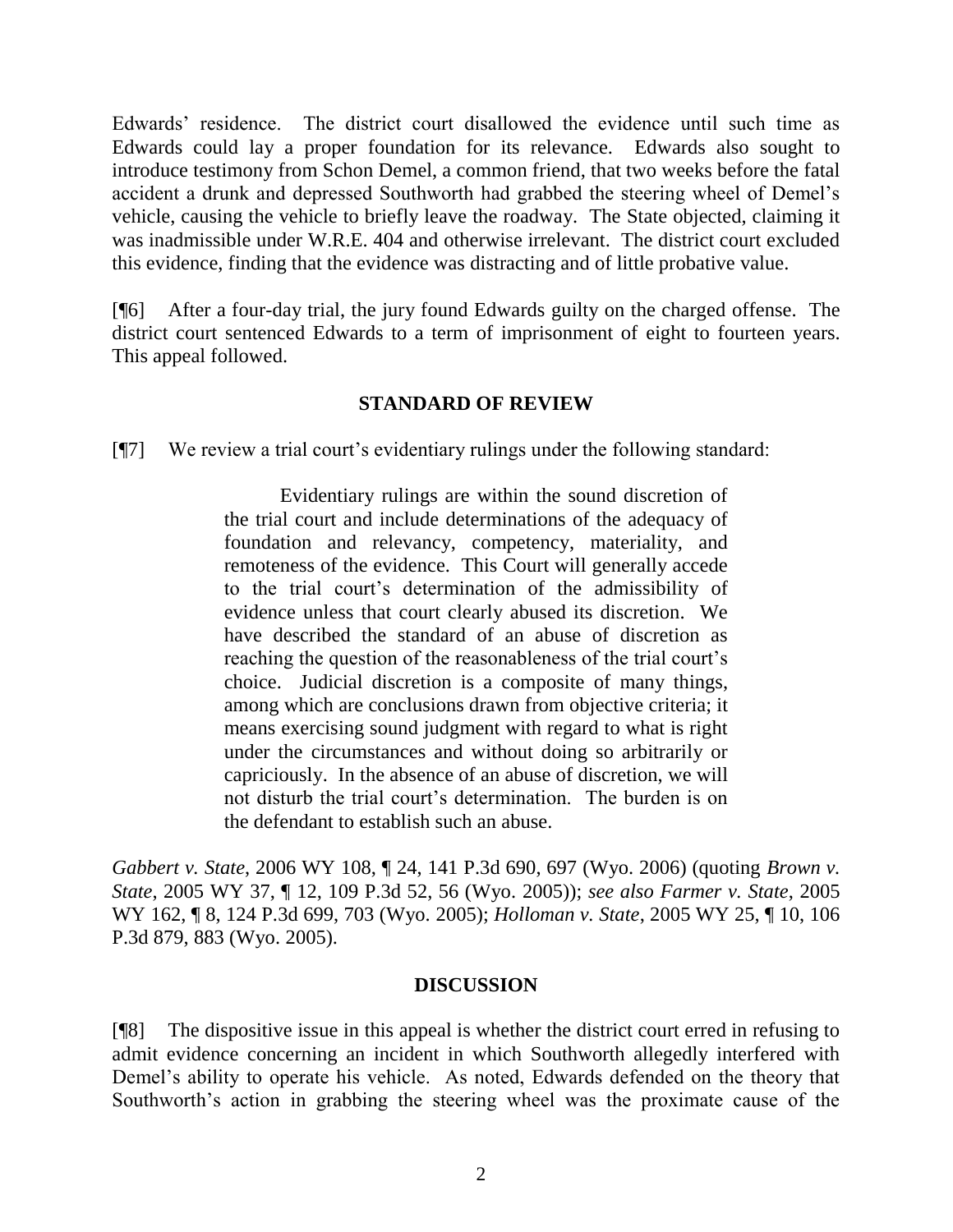accident that ultimately resulted in Southworth's death. In an effort to support his theory, Edwards sought to introduce the testimony of Demel that Southworth had grabbed his steering wheel under similar circumstances two weeks earlier. Edwards argued the evidence was admissible to show identity, course of conduct, plan, motive and modus operandi under W.R.E. 404(b).

[¶9] Almost identical facts appear in *State v. Young*, 739 P.2d 1170 (Wash. App. 1987). In *Young*, the defendant was driving a vehicle that was involved in an accident. The two passengers were killed. Young was charged with two counts of vehicular homicide. Although Young was legally intoxicated at the time of the accident, he alleged that the accident was caused by one of the passengers, Vince Setzer, grabbing the steering wheel. Young sought to introduce evidence that Setzer "had on four prior occasions within the last year and a half grabbed the steering wheel away from the driver." *Id*. at 1172. The trial court disallowed the evidence. In analyzing the propriety of the exclusion of that evidence, the Washington Court of Appeals stated:

> Mr. Young further argues the evidence should have been admitted pursuant to ER 404(b) to prove identity, control, absence of mistake and modus operandi. *Calbom* [*v. Knudtzon*], 65 Wash.2d [157,] 168, 396 P.2d 148 [(1964)].

> The admission of other acts under ER 404(b) has been used primarily where the prosecution offers the evidence to prove an essential element of the crime or rebut a defense of mistake. *State v. Dinges*, 48 Wash.2d 152, 292 P.2d 361 (1956); *State v. Brown*, 30 Wash.App. 344, 633 P.2d 1351 (1981) (two prior convictions for prostitution were admissible to prove intent on a charge of prostitution loitering); *State v. Fernandez*, 28 Wash.App. 944, 628 P.2d 818 (1980) (admission of similar acts to prove modus operandi, identity, and rebut the defense's explanation of accident); *State v. Bloomstrom*, 12 Wash.App. 416, 529 P.2d 1124 (1974), *review denied*, 85 Wash.2d 1009 (1975) (acts of interest in other children admissible to show injury to victim was not accidental); *State v. Messinger*, 8 Wash.App. 829, 509 P.2d 382, *review denied*, 82 Wash.2d 1010 (1973) (defendant's subsequent acts of misconduct admitted to show consciousness of guilt and identity); *State v. Moxley*, 6 Wash.App. 153, 491 P.2d 1326 (1971), *review denied*, 80 Wash.2d 1004 (1972) (prior threat to kill wife admissible in arson case to show husband's identity and willfulness of act); *State v. Stationak*, 1 Wash.App. 558, 463 P.2d 260 (1969)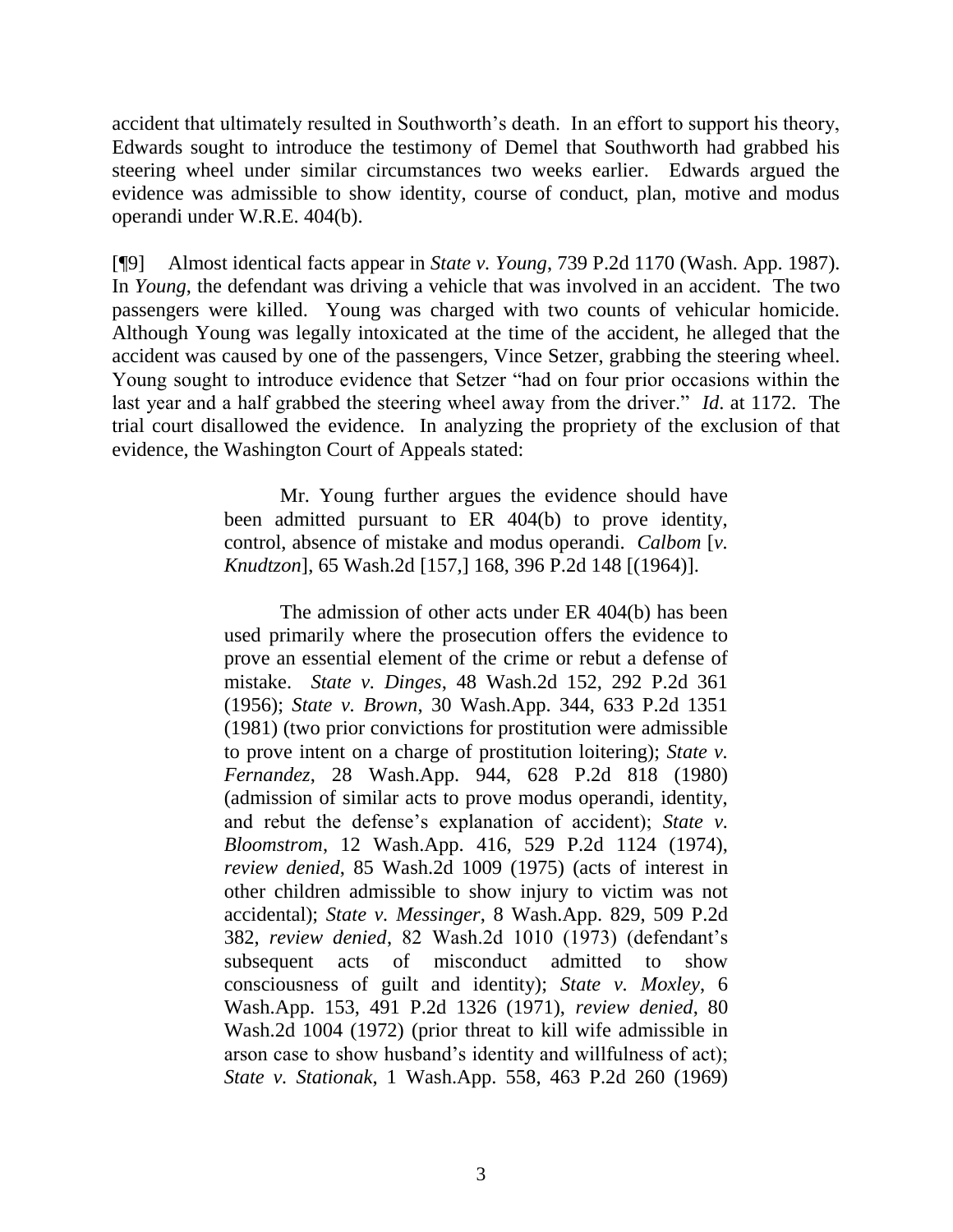(evidence of unrelated crime committed 5 1/2 months before admissible to rebut the defense's claim of accident).

Mr. Young argues the rule is not limited to use by the prosecution and should be equally available to a defendant when used to prove his theory of defense. *State v. Chapman*, 209 Mont. 57, 679 P.2d 1210 (1984). We agree. Here, Mr. Setzer's prior acts of conduct were relevant for the purpose of proving (1) the identity of the person responsible for the accident was Mr. Setzer, (2) it was he, not Mr. Young, who was in control of the vehicle at the time of the accident, and (3) Mr. Setzer's intentional interference with Mr. Young's steering was the proximate cause of the accident. Although the evidence may have been probative to prove the similarity of acts, *i.e.,* "modus operandi", Mr. Young failed to raise this as a basis for admission at trial and thus is excluded from raising it as error on review. *State v. Wixon*, 30 Wash.App.63, 631 P.2d 1033, *review denied*, 96 Wash.2d 1012 (1981).

The court excluded the proffered evidence on the basis of ER 403. Weighing the probative value of evidence under ER 403 against the dangers of confusion or prejudice, the general rule requires the balance be struck in favor of admissibility. *United States v. Dennis*, 625 F.2d 782 (8<sup>th</sup> Cir. 1980). ER 403 does not extend to the exclusion of crucial evidence relevant to the central contention of a valid defense. 5 K. Tegland, Wash.Prac., at § 105; *United States v. Wasman*, 641 F.2d 326 ( $5<sup>th</sup>$  Cir. 1981). Here, evidence of Mr. Setzer's conduct on the night of the accident was highly probative and crucial to Mr. Young's theory of defense, that it was Mr. Setzer and not he that caused the accident. Nor is its probative value "substantially out-weighed" by the dangers enumerated in ER 403. The balance should have been struck in favor of admissibility. Under these circumstances the court's failure to do so was an abuse of discretion.

*Id.* at 1174-75.<sup>2</sup>

 $2$  Washington's rules of evidence 403 and 404 are substantially identical to W.R.E. 403 and 404.